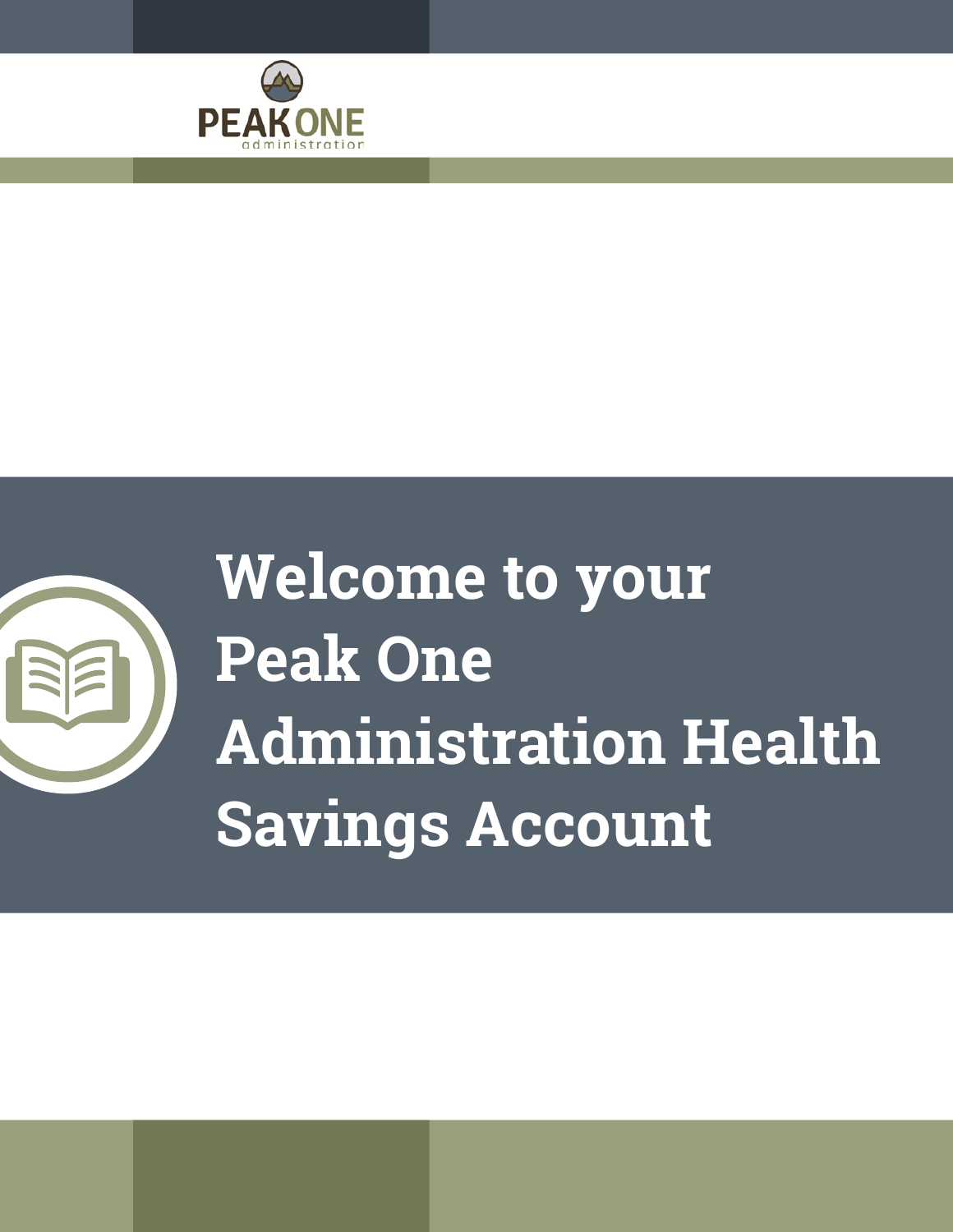# **Contents**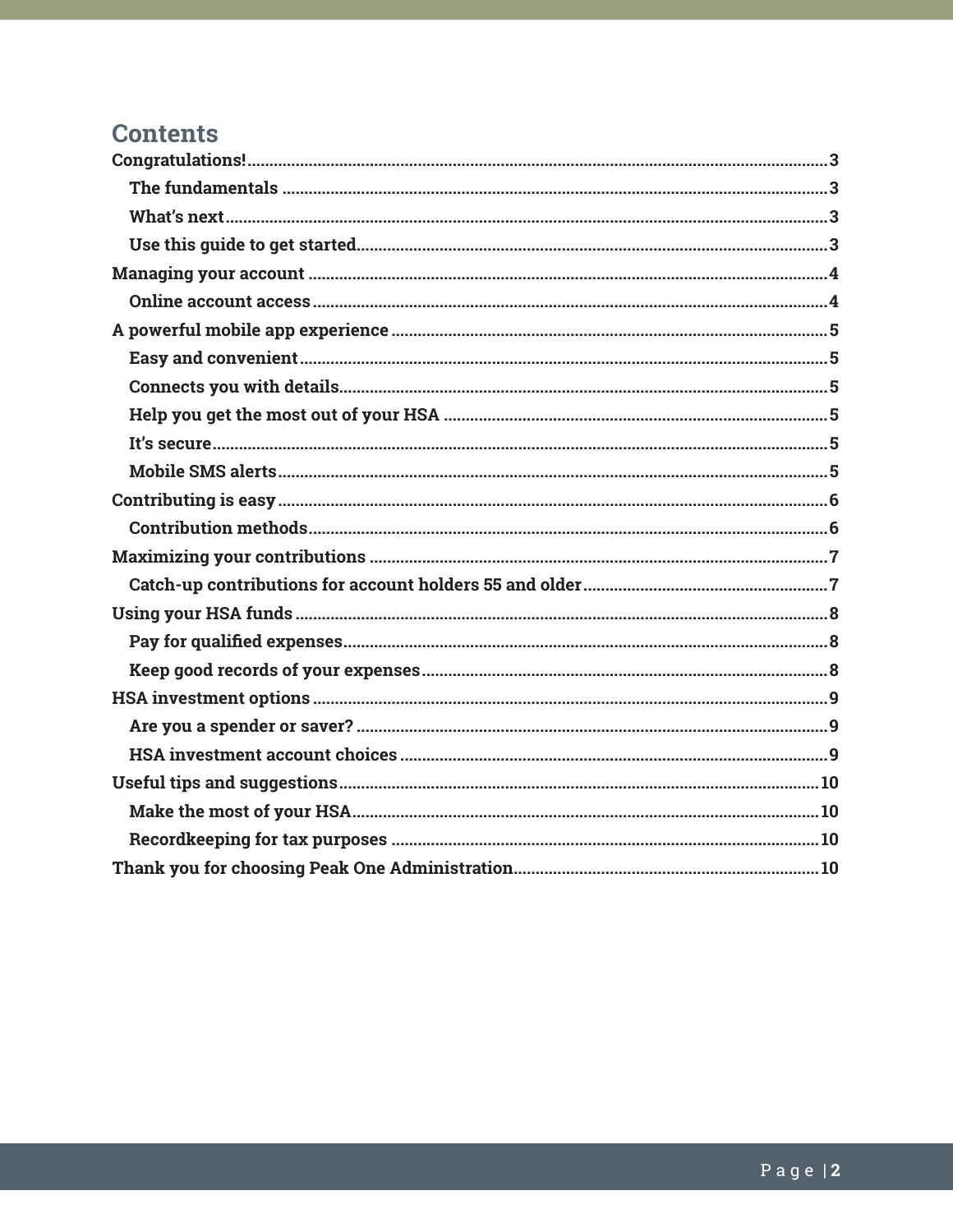# **Congratulations!**

Thank you for opening a Peak One Administration Health Savings Account (HSA) with WealthCare Saver\* as the Custodian. We are here to help you and your family understand how to take full advantage of your HSA. Our goal is to provide you with an affordable, convenient and worry free approach to saving for current and future medical expenses. Your account has been opened, now let's get started!

## **The fundamentals**

An HSA enables you to save, invest and spend funds for qualified medical expenses on a tax-advantaged basis. Your funds grow tax-free and unused HSA funds roll over from year to year. HSAs are a convenient and easy way to save for future medical expenses.

## **What's next**

This Welcome Kit provides an overview of how your HSA works, including accessing your account online, ways to contribute and use your funds, benefits associated with maximizing your contributions and utilizing beneficial online tools and resources within the Member Portal. In addition, you will receive the following materials shortly:

- Welcome communications containing instructions on how to log in to the Member Portal
- HSA debit card (within 10 business days)

## **Use this guide to get started**

Now that your account is open, you can begin making deposits as well as using funds from your account to begin paying for qualified medical expenses.

Read through this guide for helpful hints and guidance on how to take control of your healthcare costs and begin saving for your future medical expenses.

**For more detailed information, visit https://peak1.wealthcareportal.com/ or call us at 866.315.1777.**

\*WealthCare Saver is a dba of Alegeus Technologies, LLC, a licensed Non-Bank Custodian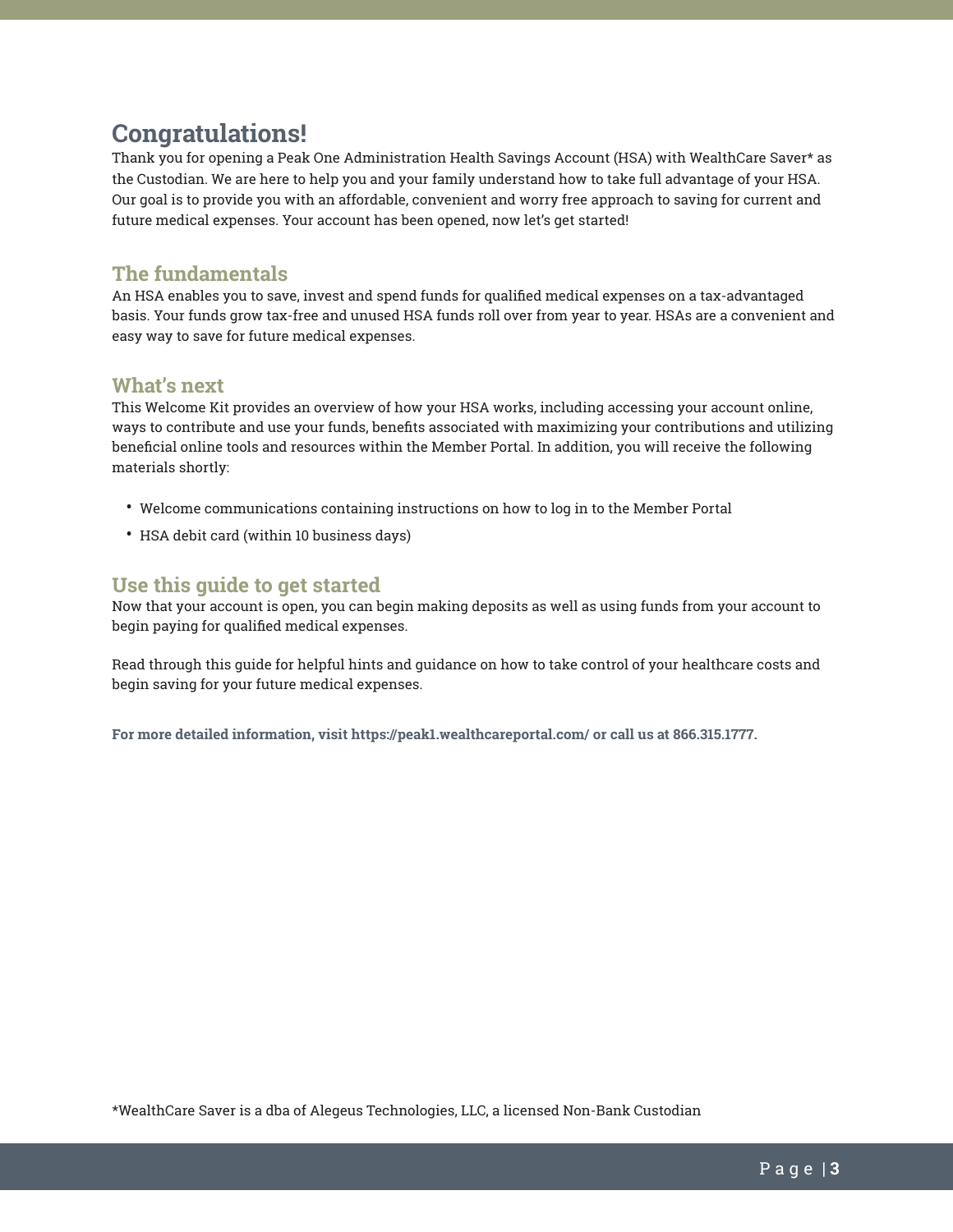# **Managing your account**

Online or on the go with your mobile device, the Member Portal puts you in control. Online access can be fulfilled during or following HSA enrollment. If following enrollment, visit **https://peak1.wealthcareportal. com/**, select **Register** and follow the prompts to complete the registration process.

As part of the registration process, you will choose your own username and password. Once registered, you can sign in to take control of your HSA. Log in, navigate to **My Accounts / Benefit Account Summary** and get started! If you have any questions, feel free to call us at 866.315.1777.

#### **Online account access**

You're getting much more than just an HSA; we're providing a suite of services through the Member Portal that will simplify your account. With a single user ID and password, you gain access to the following features:

- View account and investment balances
- Access to current and historical activity and balances
- Mobile and tablet access if you are on the go
- Graphs and reports to monitor contribution limits
- Easy-to-use bill pay feature
- Access e-Statements
- Establish account alerts
- Ability to report and reissue lost or stolen debit cards
- View and maintain account owner information
- Utilize contribution feature to set up electronic transfers
- Integrated investment option
- Access to online videos, calculators and other useful tools

## *Your HSA is easy to manage!*

- ▶ An array of competitive investment options.
- ▶ Schedule HSA contributions to be swept into *your HSA Investment Account when they meet the necessary investment threshold; no need to manually move funds between accounts.*
- ▶ The HSA Deposit Account is FDIC insured up to *the maximum permitted under FDIC guidelines.*

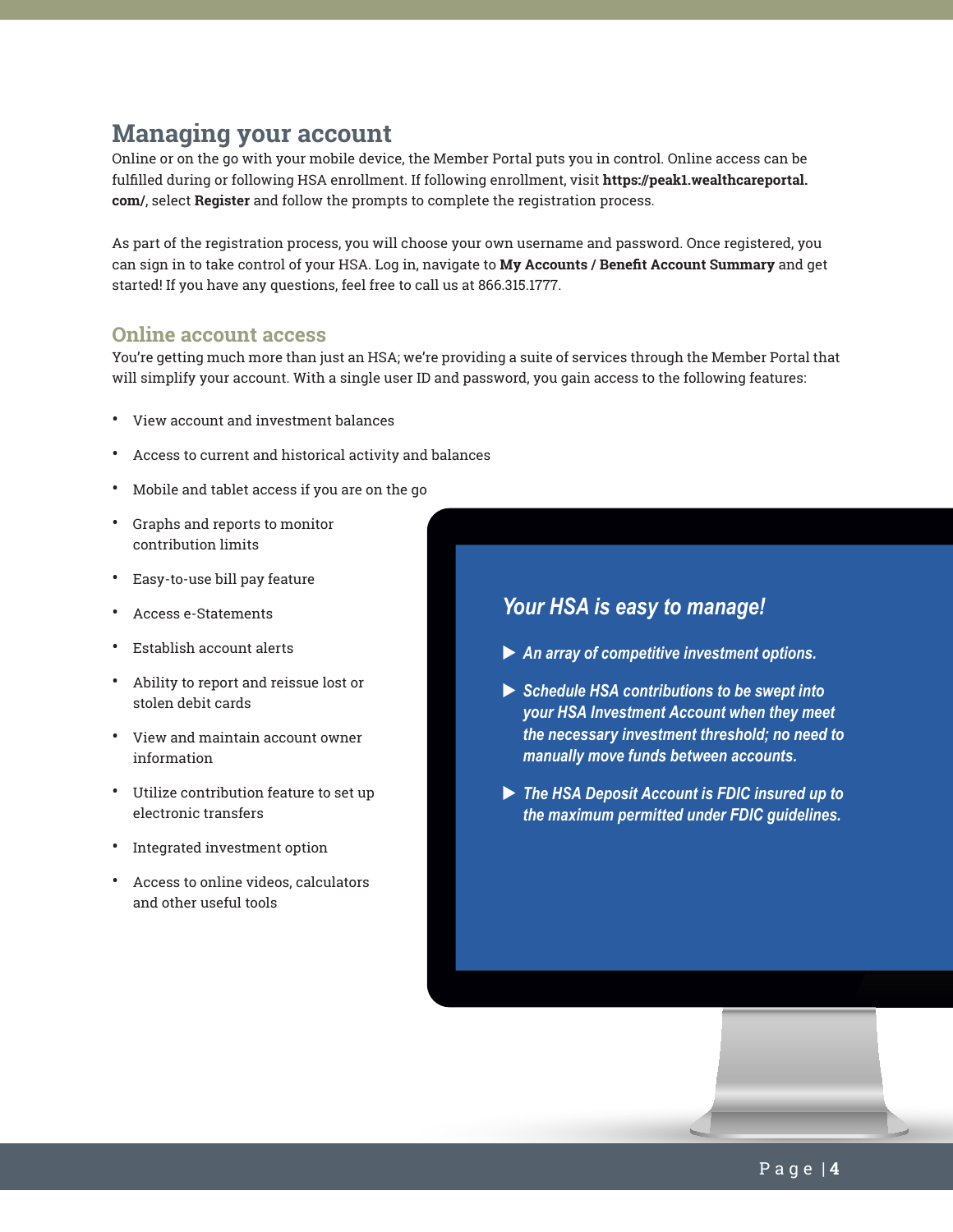# **A powerful mobile app experience**

The Peak1 Admin takes the guesswork out of your healthcare spending and saving decisions. It includes a personalized, real-time and self-guided experience that ensures you have access to not only easily manage your HSA on the go but also powerful new tools to help you save money.

## **Easy and convenient**

- Designed to work just as other iOS and Android apps, making it easy to learn and use
- Shares user authentication with the Member Portal, registered users can download the app and log in immediately to gain access to their HSA, with no need to register their phone.

## **Connects you with details**

- Check available balances 24/7
- Submit qualified expenses for reimbersement
- View account activity
- View investment portfolio
- Use a pharmacy discount card
- Check item eligibility

## **Helps you get the most out of your HSA**

- Virtual medicine cabinet to help you find ways to save on your perscriptions
- Find care to help you search for providers or procedure and drug prices
- Funding calculator to help you save for the future

## **It's secure**

• No sensitive account information is ever stored on your mobile device and encryption is used to protect all transmissions.

## **Mobile SMS alerts**

The Peak1 Admin supports a wide variety of customizable SMS alerts that empower you to proactively manage your HSA. You may opt-in or out of receiving SMS alerts at any time.

- Low balance
- Annual deductible met
- Address change
- Email change
- Password change
- Payroll deposit received
- HSA debit card mailed
- HSA debit card lost/stolen

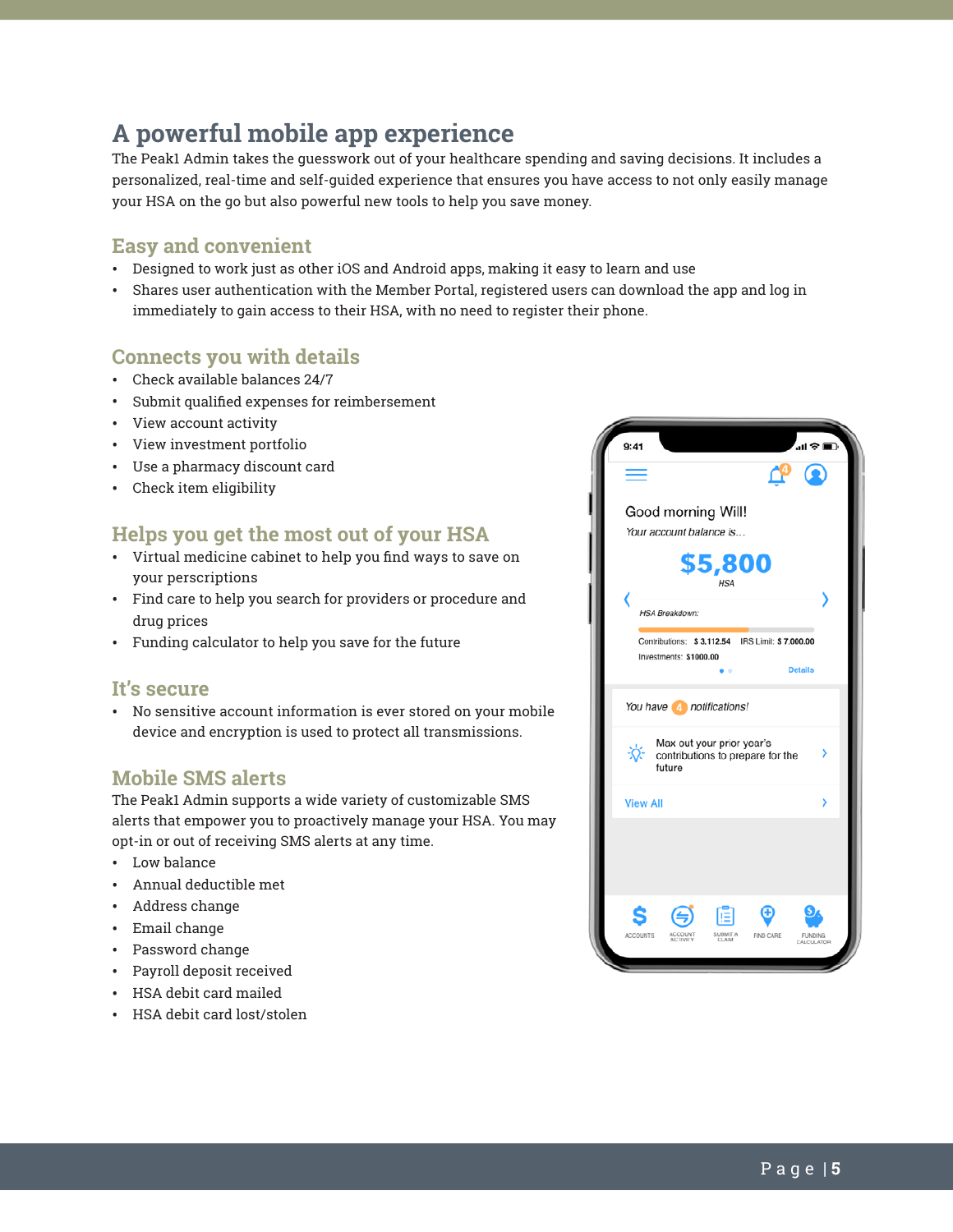# **Contributing is easy**

Contributing funds help lower your taxable income and allows you to build a "Nest Egg" for future healthcare expenses. Contributions to your HSA may be made by you, your employer or anyone; however, the preferred tax treatment will only be realized by you.

## **Contribution methods**

You can contribute money to your account in several convenient ways including;

#### **Funds Transfer**

Within the Member Portal you can schedule one-time or recurring electronic transfers from other financial institutions. They are fast and easy!

#### **Account Transfer**

If you have an existing HSA, you may be eligible to either rollover or transfer the funds to your new HSA. Contact your current HSA Custodian or you may call us at 866.315.1777 for further assistance.

#### **Checks**

If you prefer, you can send us a check by mail made payable to WealthCare Saver FBO (Account Holder Name) HSA. Simply write your HSA account number in the memo line and mail your check and a completed HSA contribution form to **WealthCare Saver #010950, BIN 88950, Milwaukee, WI 53288-0950**.

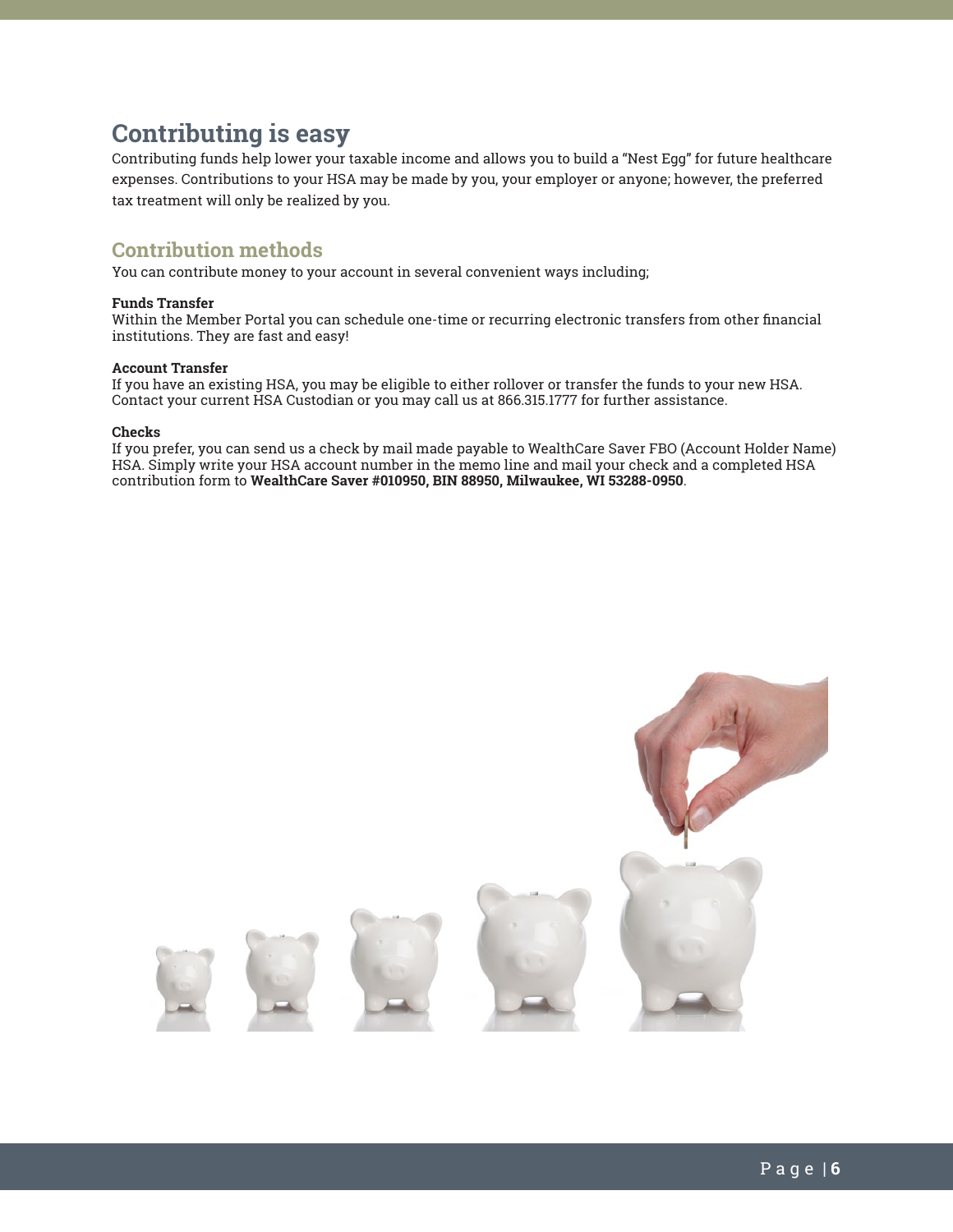# **Maximizing your contributions**

As you decide how much to contribute, it's important to note that contributing the maximum allowable amount helps you to get the most from your HSA. At the very least, you'll want to contribute enough to cover anticipated healthcare expenses. Because your balance rolls over year to year, there is no penalty for contributing more than you're able to use in one year. The tax advantages of an HSA make it a powerful longterm savings vehicle.

The maximum annual contribution can be made even if you become HSA-eligible after your tax year begins, as long as you are covered under a High Deductible Health Plan (HDHP) on the first day of the last month of your tax year (December 1 for most taxpayers) and remain in an HDHP for the following 12 months. See IRS publication 969 for details. Contributions are allowed until April 15 for the previous calendar year. Additionally, if you are 55 or older, you are allowed to make a \$1,000 catch up contribution.

Keep in mind that HSA contribution limits, established by the IRS, may change each year and you must not over contribute to avoid adverse tax consequences.

|        | 2022 Contribution Limit | Catch-up Contribution* |
|--------|-------------------------|------------------------|
| Single | \$3,650                 | \$1,000                |
| Family | \$7,300                 | \$1,000                |

\*Participants age 55 or older may make additional contributions above the set HSA maximum. Catch-up contributions can be made any time during the year in which the HSA participant turns 55.

## **Catch-up contributions for account holders 55 and older**

If you are age 55 or older, you may be able to make a catch-up contribution above the annual limit. Even if you join a qualified HDHP after the start of the year, you can contribute the maximum amount, as long as you have HDHP coverage for the last month of the taxable year and for the following 12 months. Catch-up contributions for the partial year of HDHP coverage must be pro-rated.

**Does this sound complicated? Don't worry. There are tools within the Member Portal that will help you monitor your contributions and help prevent over contributing. Contact us if you have questions at 866.315.1777.**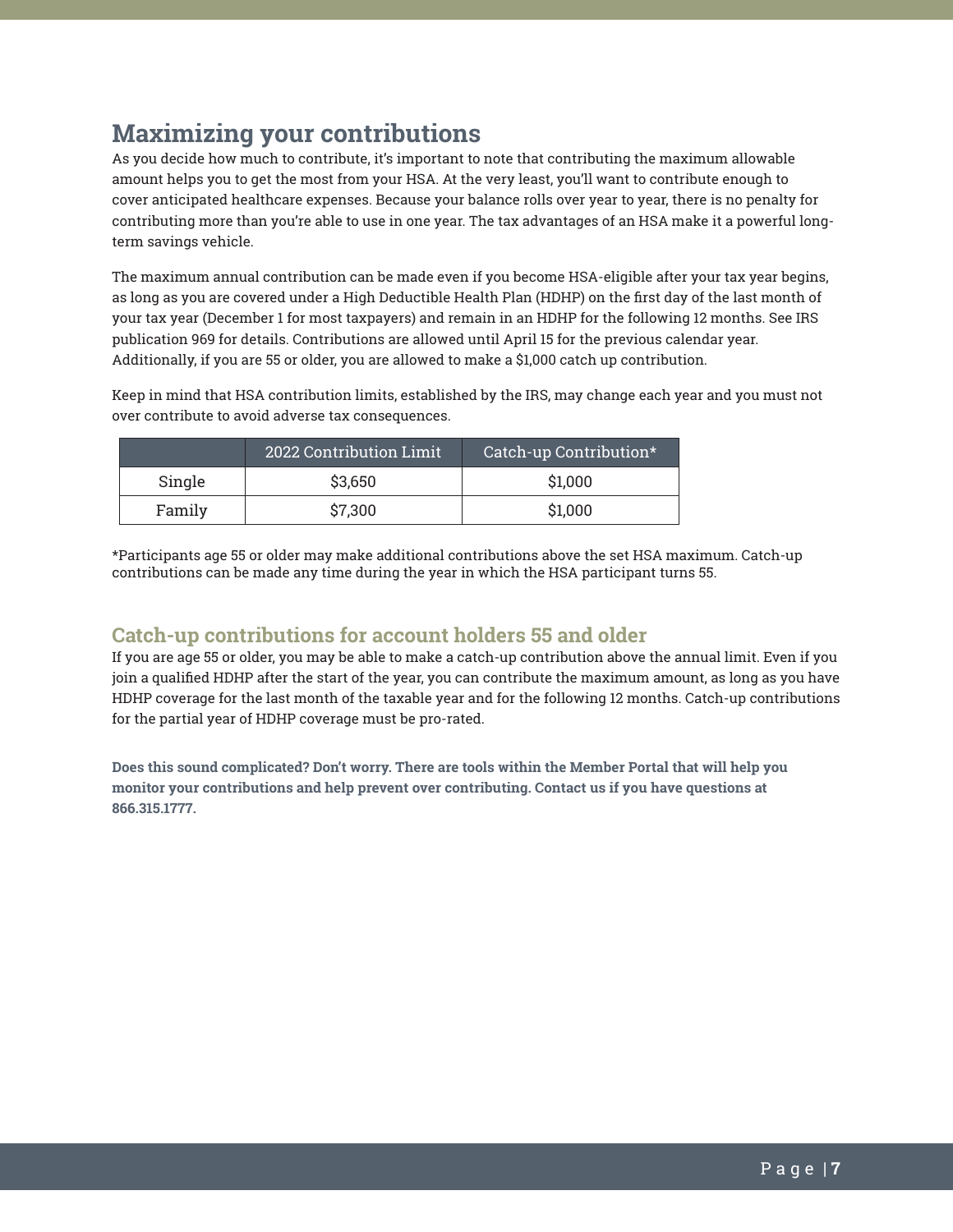# **Using your HSA funds**

HSA funds can be used to pay for qualified medical expenses, such as:

- Medical
- Dental
- Vision
- Prescription
- Medical Equipment
- **Chiropractic**

Go to https://peak1.wealthcareportal.com/ and use the **Eligible HSA Expense** tool to see which types of expenses are qualified. You can also go to www.irs.gov and download Publication 502. Generally, qualified medical expenses are those expenses directly related to the alleviation or prevention of physical or mental illness. If you use HSA funds for medical expenses that are not qualified, they will be included in your taxable income. (HSA withdrawals made for non-qualified expenses are subject to ordinary income tax and IRS penalties may be applicable to non-qualified expenses paid for with funds from your HSA. Additionally, state taxes may vary so please consult your tax advisor.)

## **Pay for qualified expenses**

- Use your HSA debit card where accepted, such as the pharmacy or doctor's office.
- Write your HSA debit card number on medical bills to have your HSA funds directed to the expense.
- Use online bill payment to pay for a healthcare expense or to reimburse yourself for an out-of-pocket medical expense.

## **Keep good records of your expenses**

Keep track of your expenses and payments by using the Member Portal to see balances, view transactions, create reports and upload receipts. Be sure to keep receipts for all of your medical expenses for at least three years for tax-reporting purposes.

If you use your HSA funds for non-qualified medical expenses, and are under the age of 65, you may incur a 20% penalty and owe income taxes on the amount used. After the age of 65, HSA funds can be used for any expense with no penalty, but you may still owe income taxes on those funds. Use of your HSA funds for qualified medical expenses are always tax free.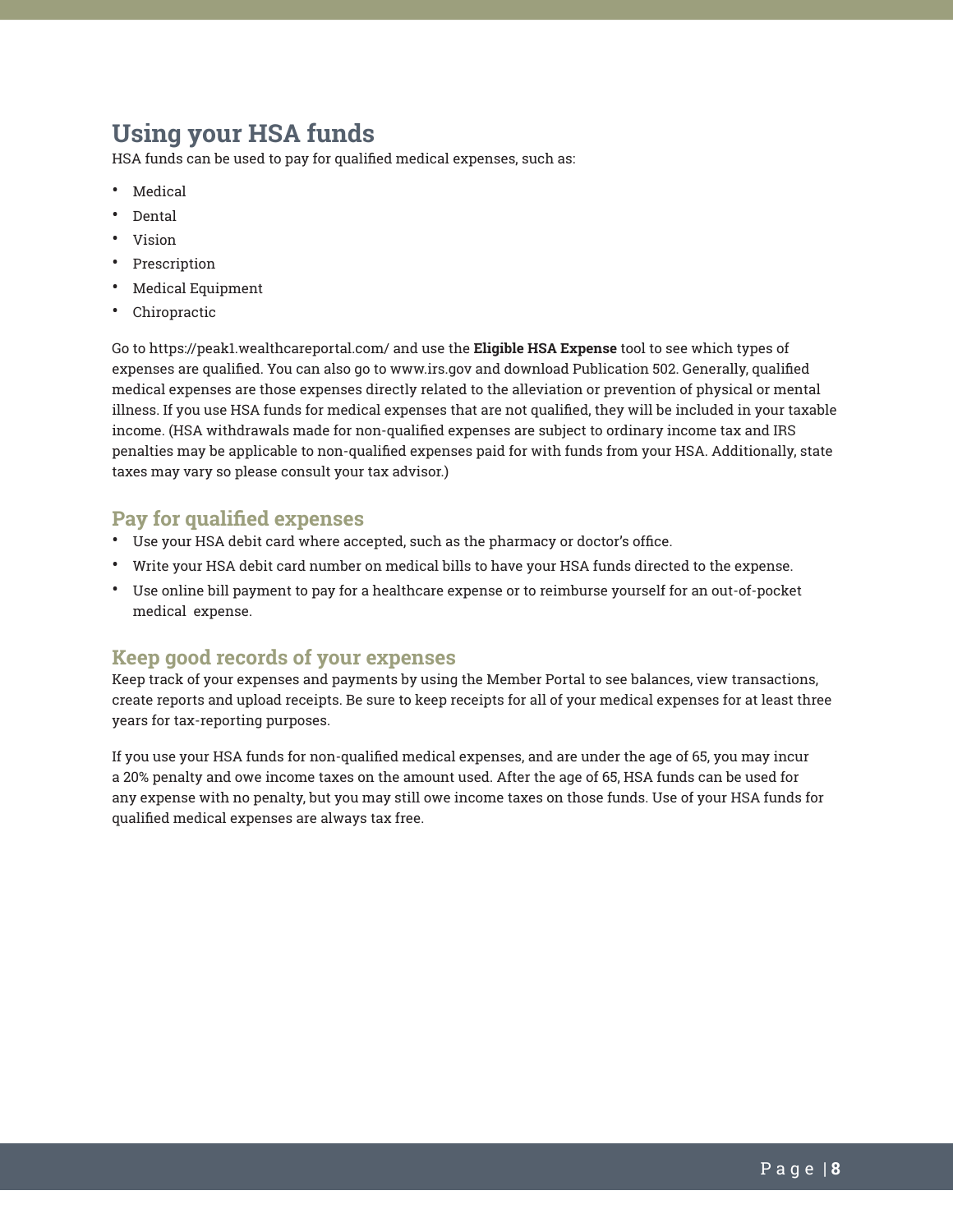# **HSA investment options**

#### **Are you a spender or saver?**

Unlike other healthcare accounts, funds in your HSA do not expire and are not contingent upon your employment. Not only does your balance accrue interest, you have a unique opportunity to grow your money even more by investing in a select list of mutual funds.

#### 'Spender' or short-term investor: Earn interest on savings

Your HSA Deposit Account is similar to an interest-bearing checking or savings account. Savers will enjoy earning a competitive interest rate on all contributions, and the interest accumulates tax-free.

#### 'Saver' or long-term investor: Powerful options

Your HSA Investment Account was designed for account holders who are interested in using their HSA as a long-term savings vehicle. You must maintain a balance in your HSA of \$1,000 and anything in excess of this amount may be invested in increments of \$1.00. After you access your account online go to the Investment tab and Documents and Forms tab to find out more information about investing or call us at 866.315.1777.

#### **Mutual funds are not bank deposits or obligations, are not guaranteed by any bank, and are not insured or guaranteed by the FDIC. Investment in mutual funds involves risk, including possible loss of principal.**

## **HSA investment account choices**

You can view transactions, holdings, and statements online, update your account information or place a trade all from within the Member Portal using your existing username and password. After establishing an investment account, you will have the ability to view your HSA balances and manage your portfolio holdings and transactions with ease.